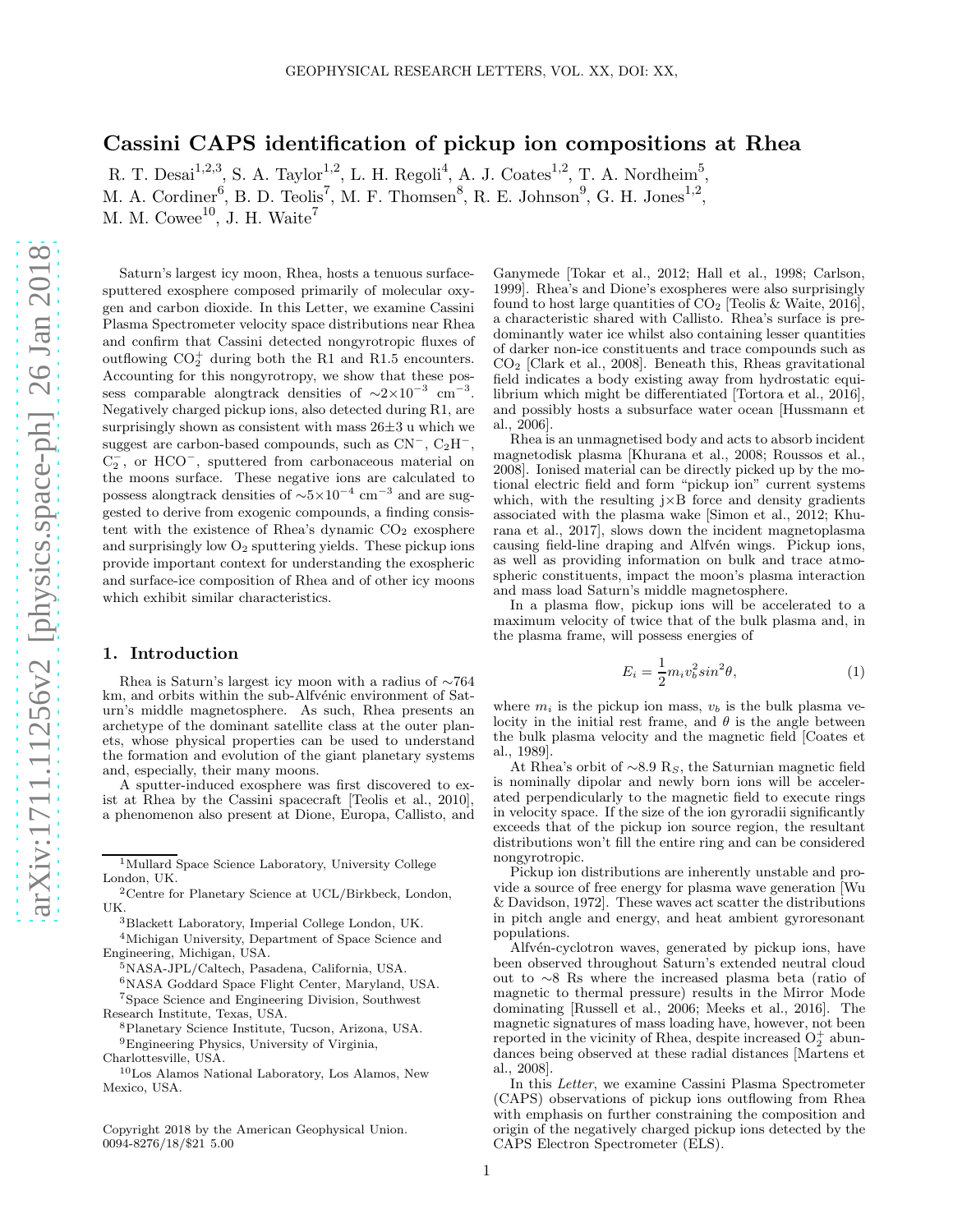

Figure 1. The left-hand panels show CAPS IMS differential energy flux (DEF) spectrograms acquired during the R1 and R1.5 encounters with Rhea and the right-hand panels CAPS ELS DEF spectrogram acquired during the R1 encounter. The IMS pickup ion detections are encircled at 22:33:00 during R1 at ∼2.5 keV and 01:33:00 during R1.5 at ∼3.5 keV. The negative pickup ion detections are evident at 22:41:30 at ∼1.5 keV. The lower right-hand panel shows a differenced plot of the ELS data which shows a negative pickup ion signature similar in appearance to the positive pickup ion signatures.

#### 2. Velocity Space Analysis

The CAPS Ion Mass Spectrometer (IMS) and CAPS Electron Spectrometer (ELS) [Young et al., 2004] were designed to measure low energy ions and electrons in the ranges of 1 eV to 50.3 keV and 0.6 eV to 28.8 keV, respectively. CAPS is located on an actuator which was held fixed during the Rhea flybys. Figure 1 shows the CAPS observations during the targeted R1 enounter on 26 November 2005 and the nontargeted R1.5 encounter on 30 August. Closest approach occurred at 765 km and 5736 km, respectively, and both flybys occurred behind the moon, thus providing the opportunity to observe outflowing material.

During both encounters, a marked drop-out in ion and electron fluxes occurs as Cassini traversed the moon's plasma wake. During R1, distinct plasma populations are visible in the IMS spectrogram around 22:33 UT at ∼2.5 keV, and during R1.5 a similar population is observed at 01:32 UT at ∼3.5 keV. In the ELS spectrogram, a distinct plasma population is visible at 22:41 UT at ∼1.6 keV, and a differenced plot, obtained by averaging the counts on anodes oriented away from 90◦ pitch angle (anodes 2, 3, 6, 7), and subtracting these from anode 3, reveals this signature as analogous to the IMS signatures. These respective plasma populations have been identified as positively and negatively charged pickup ions deriving from Rhea and provided evidence for the moon's tenuous exosphere [Teolis et al., 2010].

The IMS and ELS utilise electrostatic analysers to energy select charged particles, and the characteristic velocity imparted to newly created ions by the pickup process allows CAPS to discriminate between pickup ions of different masses. Figure 2 shows an IMS and ELS energy sweep corresponding to when these pickup ions were detected. The data are transformed into velocity space using the mass of anticipated pickup ions and projected onto planes which are parallel and perpendicular to the magnetic field and  $-v \times B$ electric field, as measured by Cassini [e.g. Wilson et al., 2010]. The spacecraft and plasma velocity are subtracted,

leaving the measurements in the pickup ion rest frame and a contour representing the anticipated pickup ion ring distribution is overlaid, as predicted by Equation 1.

During R1 and R1.5, the pickup ions observed by the IMS appear consistent with masses  $40\pm4$  u and  $46\pm4$  u, respectively. This uncertainty derives from the width of the IMS energy bins and the plasma velocity which varies between  $\sim$ 55 and  $\sim$ 60 km/s during R1, and  $\sim$ 55 and  $\sim$ 65 km/s during R1.5, see Wilson et al. [2010]. The pickup ions arrive with near-zero velocity parallel to the B-field as anticipated for pickup within a dipolar pickup geometry and are therefore attributed to  $CO_2^+$ , a conclusion previously reached by Teolis & Waite [2016].

The pickup ions possess varying velocities parallel to the electric field indicating they are highly nongyrotropic and exist within slightly different locations in phase space. During both encounters the pickup ions appear shifted compared to the predicted velocity contours, the most likely explanation being that the plasma conditions were different closer to the moon, where and when the ions were produced, compared to at the time and location of their detection. In Figure 3, the nominal trajectories of outflowing positively and negatively charged pickup ions are shown, calculated using Cassini field and plasma measurements. The  $CO_2^+$ trajectories can be seen to correspond to where the respective detections were made during both R1 and R1.5.

The nongyrotropic nature of these distributions also becomes evident when examining these trajectories as they demonstrate how the pickup ions are only able to occupy a finite amount of the  $2\pi$  velocity-ring space at any given instance. This also explains why the pickup ions are only observed over a finite time period as the pickup ion phase angle changes closer to the moon to where the CAPS finite FOV did not cover. Spatial variations in the ion production rate, due to the spatial distribution of the exospheric neutral density, could also contribute to this effect.

The identification of  $CO_2^+$  on both the Rhea encounters raises interesting questions regarding the lack of  $O_2^+$  pickup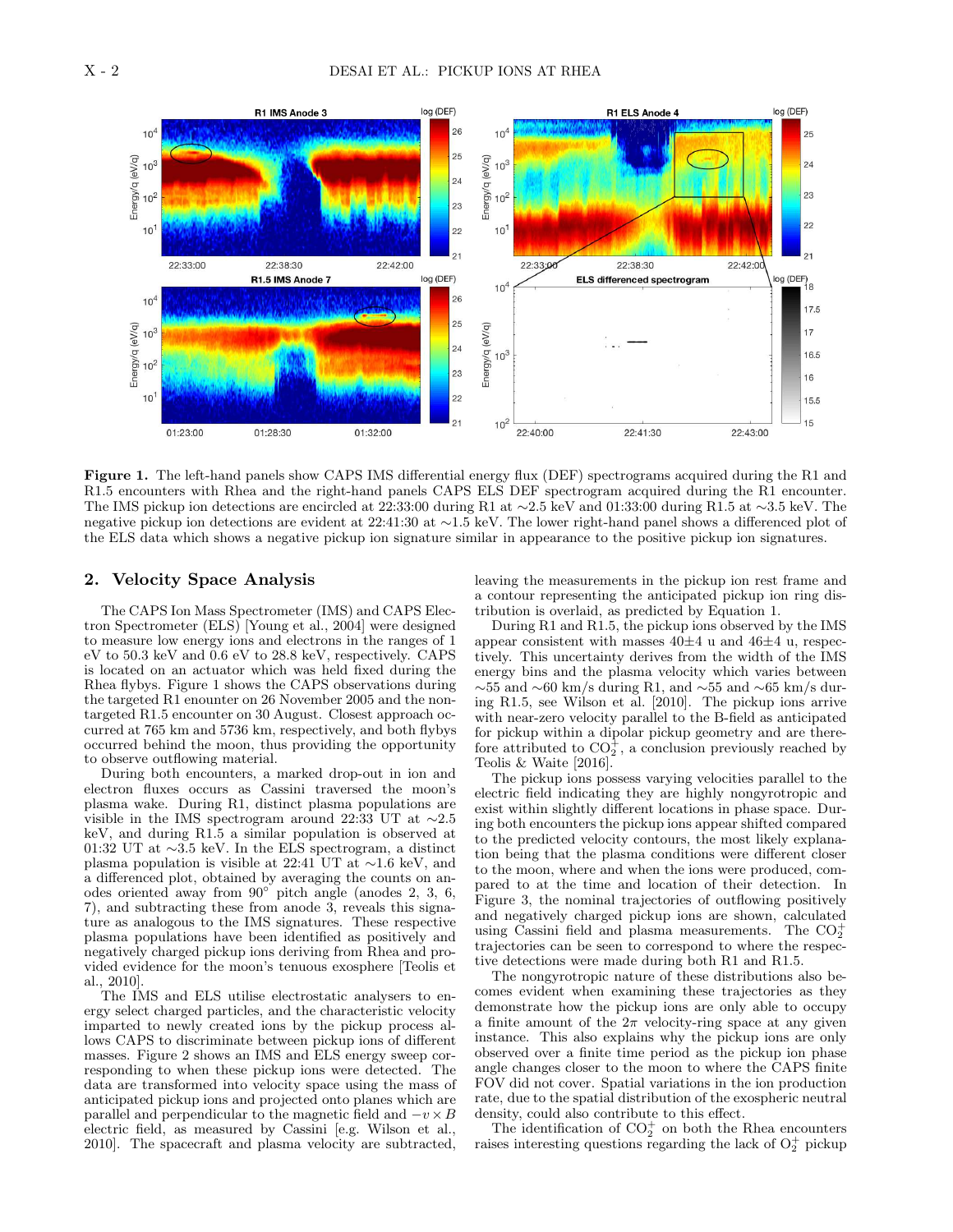

Figure 2. The CAPS data are converted into velocity space assuming  $CO_2^+$  (left and centre panels) and mass 26 u (right-hand panels). These are projected into planes parallel and perpendicular to the magnetic field and  $-v \times B$  electric field for a single energy sweep. A linear interpolation is used for overlapping FOVs which dilutes the detections when projected relative to the magnetic field. The geometrical look directions are used which, combined with each anodes 20° width, smears the detections in the parallel and anti-parallel directions. The pickup velocity ring-contour are overlaid.

ions, as observed at Dione by Cassini [Tokar et al., 2012]. The IMS spectra shown in Figure 4 do, however, feature a shoulder on the main corotational plasma distribution near ∼2 keV which, when closer to Rhea (not shown), appears similar to the  $O_2^+$  pickup ion detections reported by Tokar et al. [2012]. It is, however, difficult to differentiate this from the corotational plasma at Rhea's orbit, which exhibits a greater spread in energy compared to at Dione. Rhea's CO<sup>2</sup> and O<sup>2</sup> exosphere has been measured insitu by Cassini's Ion and Neutral Mass Spectrometer [Teolis & Waite, 2016], and the  $O<sub>2</sub>$  production rates have notably been determined to be significantly (∼300 times) lower than that predicted from the sputtering of pure water-ice, and are consistent with the presence of significant surface impurities.

The consistency of these identifications with the analysis and exospheric modelling results reported by Teolis & Waite [2016], validates the use of the pickup ions velocity as a means of identifying composition, a method which will now be applied to analyse the negatively charged pickup ions.

The CAPS-ELS is capable of detecting negatively charged ions [Coates et al., 2007], and Teolis et al. [2010] reported that the negatively charged pickup ions detected during R1 were likely comprised of O<sup>−</sup>. While initially reported as produced from electron attachment to atmospheric species, the inefficiency of this process was highlighted in a subsequent study [Teolis & Waite, 2016; Itikawa, 2009], and it was consequently suggested that these were likely produced by surface mediated process such as sputtering. In Figure 1 and 2, these detections appear above the anticipated O<sup>−</sup> energy by ∼15 km/s which corresponds to an energy discrepancy of ∼500 eV. These detections therefore appear consistent with a heavier species of mass 26±3 u. It is, however, possible for pickup ions to be accelerated to increased energies by a number of processes, which are now examined:

• Intense plasma waves have been observed at Rhea [Santolík et al., 2011], and right-hand polarised Alfvén-cyclotron

waves, which would gyroresonantly interact with O<sup>−</sup>, could be produced by negatively charged pickup ions [Desai et al., 2017b]. These however grow from the free energy from the pickup ions and this effect could not be significant over such a short time period.

• Specular reflection from the lunar surface has been observed to accelerate solar wind ions to three times that of the bulk plasma velocity [Saito et al., 2008]. This is however judged unlikely at Rhea due to high water-group photodetachment rates in Saturn's magnetosphere [Coates et al., 2010] precluding negatively charged O<sup>−</sup> existing in abundance as an ambient magnetospheric population.

• Sputtering can result in energy being transferred to the sputter products. O<sup>−</sup> sputtering experiments have, however, shown this to be too inefficient to account for the velocity discrepancy discovered herein [Tang et al., 1996].

• Previous theoretical studies have predicted large negative surface potentials at Rhea up to several hundred volts [Roussos et al., 2010; Nordheim et al., 2014] and observations during the Rhea R2 flyby appear to support this [Santolik et al., 2011]. However, for surface potentials to explain the observed energy discrepancy, a negative surface potential of 500V would have to occur uniformly over a large region of Rhea's surface. Given that the theoretical studies have predicted surface potentials which vary strongly depending on surface location, this is not considered likely.

• The bulk plasma velocity is predicted to vary in the vicinity of Rhea and in particular on the Saturn-facing hemisphere [Roussos et al., 2008]. The CAPS plasma velocity measurements during R1 were, however, obtained in this region and do not show this effect to be significant [Wilson et al., 2010].

The apparent inconsistency with  $O^-$  pickup ions raises two possibilities. Firstly, the signature could be produced by an electron beam oriented perpendicularly to the magnetic field. The longevity of this signatures above the background populations, its spatial occurrence, and the similarity to the unambiguous positive pickup ion signatures, are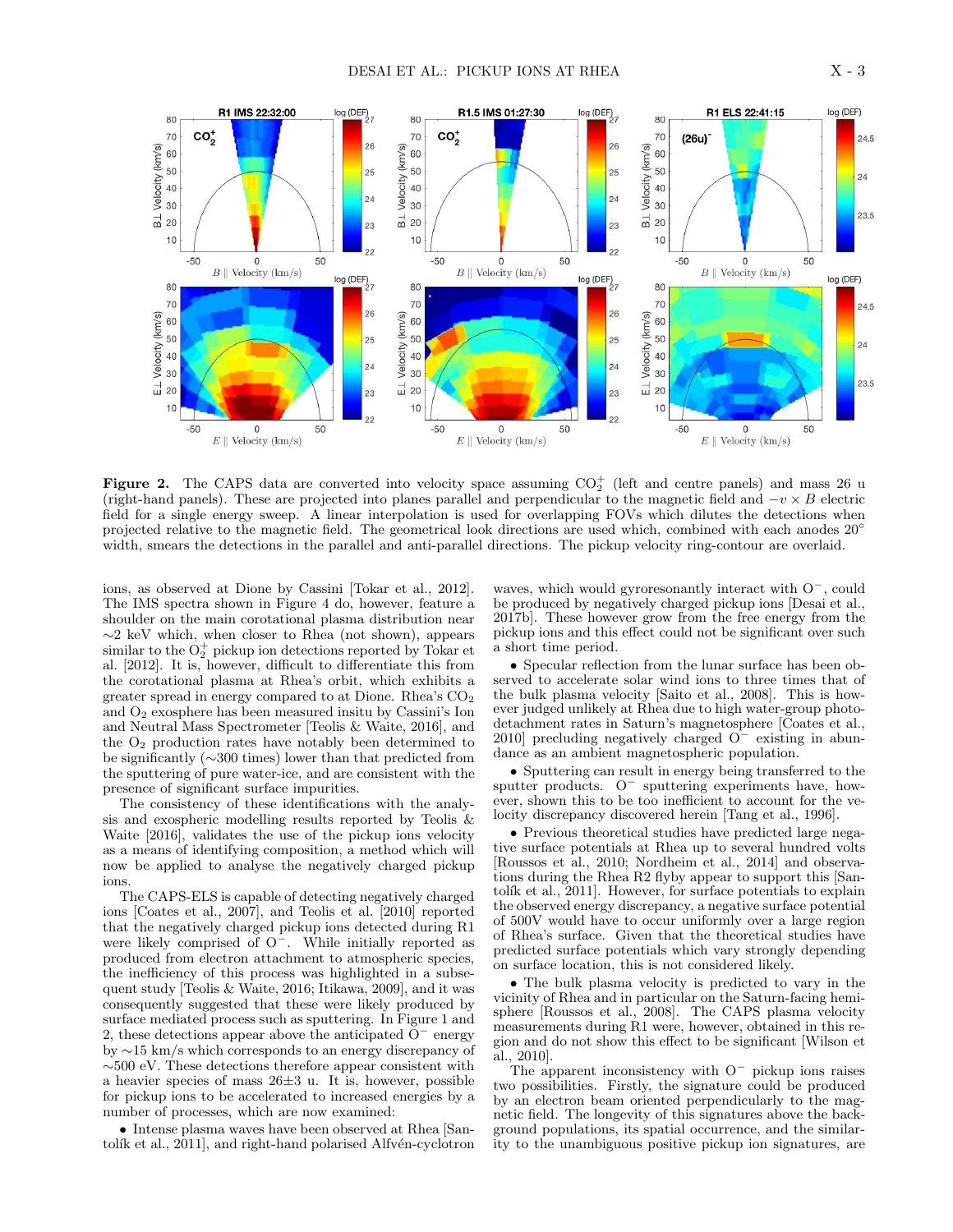

Figure 3. Nominal trajectories of outflowing  $O_2^+$  (blue) and  $CO_2^+$  (green) during R1 in the left-hand panel and during R1.5 in the centre panels. Outflowing O<sup>−</sup> (cyan) and negative ions of 24u (magenta) are shown during R1 in the right-hand panel. The trajectories are calculated based upon Cassini plasma and field measurements at the time of detection and displayed in a Rhea centred coordinate system. The nominal corotational wake and approximate sunlit regions of Rhea are marked and times along Cassini's trajectory where the pickup ions were detected are marked red. The pickup ion trajectories originate within 100 km of Rhea's surface where increased neutral abundances are anticipated.

however highly indicative of negatively charged pickup ions of mass 26±3 u, of a type not previously considered.

### 3. Origin of the Negative Ions

Heavier negative pickup ions could result from carbonbased compounds with positive electron affinities (EA), such as  $CN^-$ ,  $C_2H^-$ ,  $C_2^-$ , or  $HCO^-$ , being produced via sputtering of the moon's surface. Spectroscopic observations of Rhea at  $\leq 5.2 \mu m$  wavelengths have revealed unusually dark material which is consistent with the presence of either tholin (C-, H-, N-, O- bearing) and/or iron (Fe- bearing) compounds [Ciarniello et al., 2011; Stephan et al., 2012; Scipioni et al., 2014]. This material is also present at Dione, Phoebe, Iapetus, Hyperion, Epimetheus and throughout Saturn's F-ring, thus implying a common process occurring throughout these icy satellites [Clark et al., 2008]. Dark tholin-like material is also apparent in spectroscopic observations of the Galilean icy moons, which is thought to be comprised of hydrocarbon or cyanide compounds [McCord et al., 1998]. An abundance of electrons are also anticipated near Rhea's negatively charged surface which could readily attach onto electrophillic molecules.

Visual Infrared Mapping Spectrometer (VIMS) observations of Rhea have shown that an ∼1% tholin-type admixture could explain unidentified features in the near-infrared [Ciarniello et al., 2011]. It therefore initially appears surprising that such a trace constituent would be observed outflowing in significant quantities. The pickup ion trajectories, however, shown in Figure 3, demonstrate how pickup ions originating from different regions in Rhea's exosphere become concentrated in phase space when observed, a phenomenon which appears enhanced for heavier species due to their larger gyroradii. This could explain why a trace heavier species might preferentially be detected.

VIMS observations of Rhea's surface are also derived from the top few microns and exogenous material might not have penetrated this far. A thin carbonaceous surface coating on the moon, possibly only a few monolayers thick, could therefore consist of significantly larger fraction of this unidentified dark material than is apparent from remote observations. This could have been deposited from magnetospheric plasma and dust populations, or been delivered by micrometeorite, cometary and interplanetary particles raining into

the Saturn system [Clark et al., 2008; Stephan et al., 2012]. At Rhea, the spatial distributions of the unidentified material indeed suggest an external origin, with higher concentrations on the leading and trailing hemispheres pointing to magnetospheric dust and plasma deposition, respectively [Clark et al., 2008; Scipioni et al., 2014].

Dark spots are also observed near Rhea's equator which are associated with surface disruptions [Schenk et al., 2011]. The negative pickup ions map back to near Rhea's equatorial regions and the possibility that endogenic carbon-rich material could have been released onto the surface via impact events such as the cause of the Inktomi impact crater, or the discolored spots, or from further large-scale geologocial resurfacing [e.g. Stephan et al., 2010], cannot be discounted.

It is possible for tholin-type compounds to be incorporated into the ice from when the moon formed. Compounds such as  $C_2H_2$ ,  $CH_3OH$  and HCN appear ubiquitously within cometary ices at  $\sim$ 1% of H<sub>2</sub>O abundances, thus signifying their presence in the protosolar accretion disk from which the giant planetary systems formed [Mumma & Charnley, 2011]. Teolis & Waite [2016] go on to predict the quantity of carbon atoms in Rhea's surface ice to be as high as 13% that of  $H_2O$  and processes such as photolysis, radiolysis, and heating could act to process the chemical state of such compounds, whether endogenic or exogenic to Rhea.

The  $CN^{-}$  (EA = 3.8 eV), C<sub>2</sub>H  $(EA = 3.8$  eV),  $C_2H^-$  (EA = 3.0 eV) and  $C_2^-$  (EA = 3.3 eV) anions can be produced from electrons impacting compounds such as hydrogen cyanide, acetylene and diacetylene [Inoue, 1966; May et al., 2008]. Graphitecompounds could be created through radiation bombardment and surface chemistry [Lifshitz et al., 1990; McCord et al., 1998], which could produce C<sub>2</sub>. Sputtering experiments indeed predict the efficient production of the  $C_2 \hat{H}^-_x$  anions from hydrocarbon compounds [Johnson et al., 1992], and these are suggested as candidate sputter products at Europa [Johnson et al., 1998]. Carbon chain anions have also possibly been observed at Comet Halley [Cordiner & Charnley, 2014] and exist elsewhere in Saturn's magnetosphere, amongst carbon-rich compounds in Titan's ionosphere [Desai et al., 2017a]. The  $HCO^-$  (EA = 0.31 eV) anion could possibly be formed by deprotonation or dissociative electron attachment of H2CO or CH3OH.

Further study of the sputtering of carbon-rich ejecta from ices representative of the icy moons of Saturn and Jupiter, could surely provide further insight into which sputtering rates are significant with regards to these anions.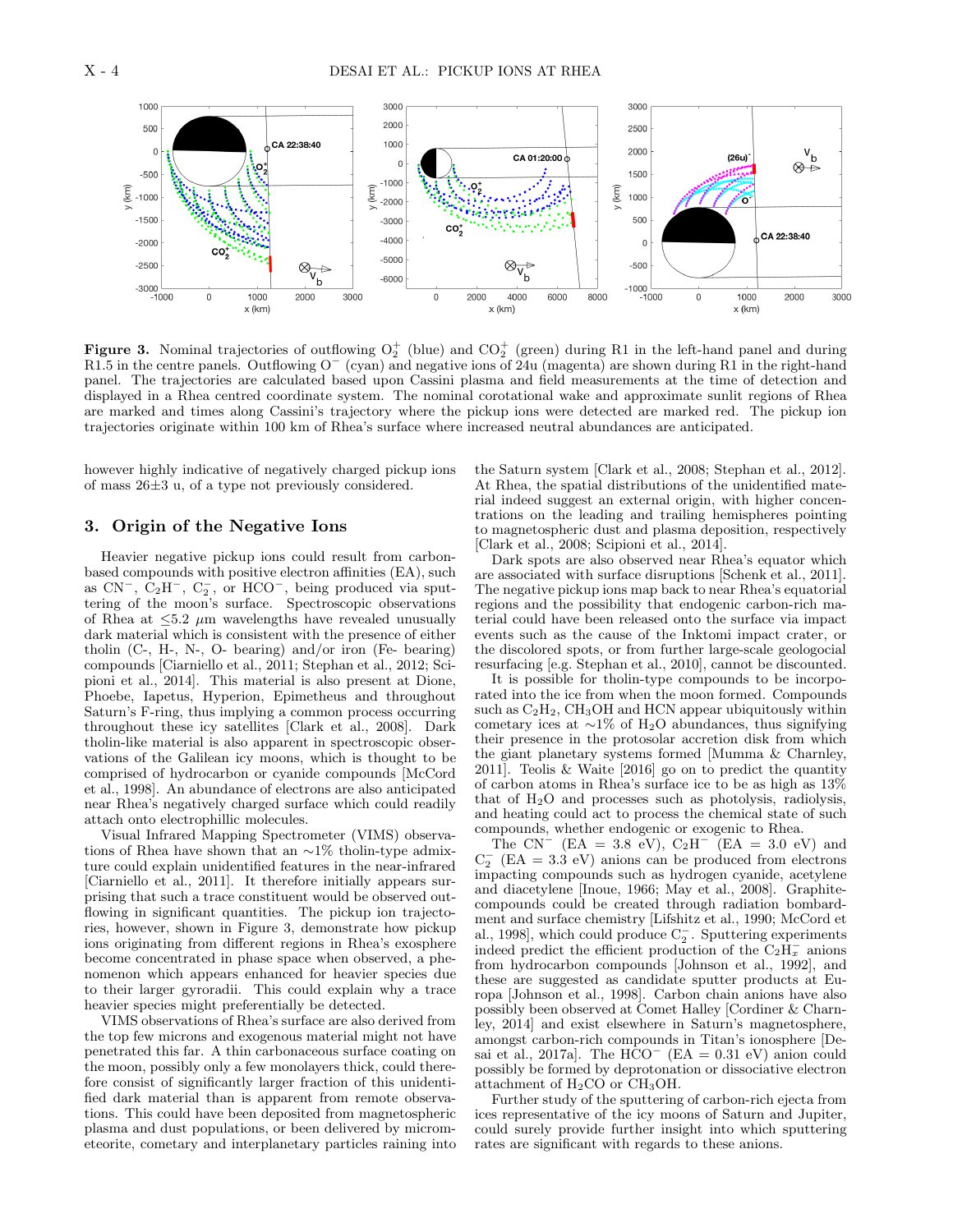

Figure 4. The top panels show an IMS and ELS spectrum from each of the pickup ion detections identified in Figure 1. The IMS background plasma is fitted to using Maxwellian velocity distributions for water-group ions and the ELS spectra is fitted using a low, medium and high energy kappa distributions. The lower panels show the calculated alongtrack densities.

Although the aforementioned negative pickup ions appear inconsistent with O<sup>−</sup>, it should be noted that in the differenced ELS spectrogram displayed in Figure 1, further signatures also consistent with negative pickup ions are present earlier in time at a lower energy. Although too brief to conclusively identify these as negative ions, this might represent the same pickup ion population dispersed in energy via interactions with a surface-generated electric field as observed at the Earth's moon [Poppe et al., 2012], or indeed could correspond to O<sup>−</sup> pickup ions given their location in phase space, see Figure 3.

#### 4. Densities & Escape Rates

Figure 4 shows IMS energy spectra during R1 and R1.5 and the ELS spectrum during R1, corresponding to the pickup ion detections. The ion background is fitted using a Maxwellian water-group velocity distribution which appears to better match the data during R1.5 when Cassini was farther from Rhea's plasma interaction. In either instance the pickup ion detections are clearly identifiable and these fits are sufficient to isolate the pickup ion populations. A lower energy hydrogen population is also present, as well as further high energy populations evident at  $>4$  keV. These are not considered for this analysis.

The ELS spectrum shows two distinct electron populations at low and high energies which are represented using a double Kappa distribution [Schippers et al., 2009]. A significant amount of intermediary electrons are also present which are also approximated by a broad Kappa distribution. The proximity to Rhea's plasma interaction, as well as multiple possible photoelectron populations [Taylor et al., 2017], result in significant variabilities in the electron spectrum during R1. The negatively charged pickup ion population consistently remains above the background throughout this variability, see Figure 1.

The nongyrotropic pickup ion densities are calculated using an expression derived for partially-filled ring-velocity distributions. In the plasma frame, the pickup ions can be expressed relative to the magnetic field as

$$
f(v) = \frac{n}{\Delta \phi v_{b\perp}} \delta(v_{perp} - v_{b\perp}) \delta(v_{\parallel} - v_{b\parallel}), \tag{2}
$$

where  $\Delta \phi = 2\pi$  in the case of a gyrotropic ring [Wu & Davidson, 1972].

Pickup ion trajectories derived from the extrema of Rhea's exosphere, see Figure 3, are used to estimate that the pickup ions are able to fill  $\sim \pi/4$  of velocity space, see Figure 3. This can be expressed in the spacecraft frame as

$$
f(v) = \frac{n}{\Delta \phi v_{b\perp}} \delta(v_b - v_c) \delta v_{b\parallel},
$$
\n(3)

where  $v_c$  is the velocity corresponding to the CAPS energy bin in which the pickup ions were detected. The spacecraft velocity is removed for an inertial reference frame. The pickup ion density, n, can then be calculated from the count rate,  $R_c$  by the expression,

$$
n = \frac{R_c \Delta \phi}{v_b \varepsilon A \Delta \phi_c},\tag{4}
$$

where the area of acceptance  $A = 0.33 \text{cm}^{-2}$ , the CAPS phase angle coverage  $\Delta \phi_c = \pi/2$ , and  $\varepsilon$  is the Microchannel Plate (MCP) efficiency. An MCP efficiency of 0.46 is used for the  $CO_2^+$  pickup ions and 0.50 for the negatively charged pickup ions [Tokar et al., 2012; Stephen & Peko., 2000].

Figure 4 shows the resulting IMS and ELS along-track densities. The CO<sup>+</sup> densities peak at  $\sim$ 2.5×10<sup>-3</sup> cm<sup>−</sup><sup>3</sup> whereas the negatively charged pickup ions peak at values nearly an order of magnitude lower at ∼5x10<sup>−</sup><sup>4</sup> . The  $CO<sub>2</sub><sup>+</sup>$  densities during R1 are also calculated assuming a gyrotropic distribution to demonstrate how such an assumption significantly overestimates abundances.

Whilst Rhea's exosphere has shown to be dynamic and variable, the  $CO_2^+$  densities can be integrated over the hemisphere of the moon where the motional electric field will result in ion escape, to calculate approximate global escape rates. Assuming uniform ionisation, this results in an esti-<br>mated ∼4.6×10<sup>20</sup> CO<sub>2</sub><sup>+</sup> s<sup>-1</sup> escaping the moon during R1<br>and ~5.7×10<sup>20</sup> CO<sub>2</sub><sup>+</sup> s<sup>-1</sup> during R1.5. This rate is compatible with the varying CO<sup>2</sup> production rates resulting from the model of Teolis & Waite [2016]. This is also ∼0.25 times that predicted at Dione which experiences more intense plasma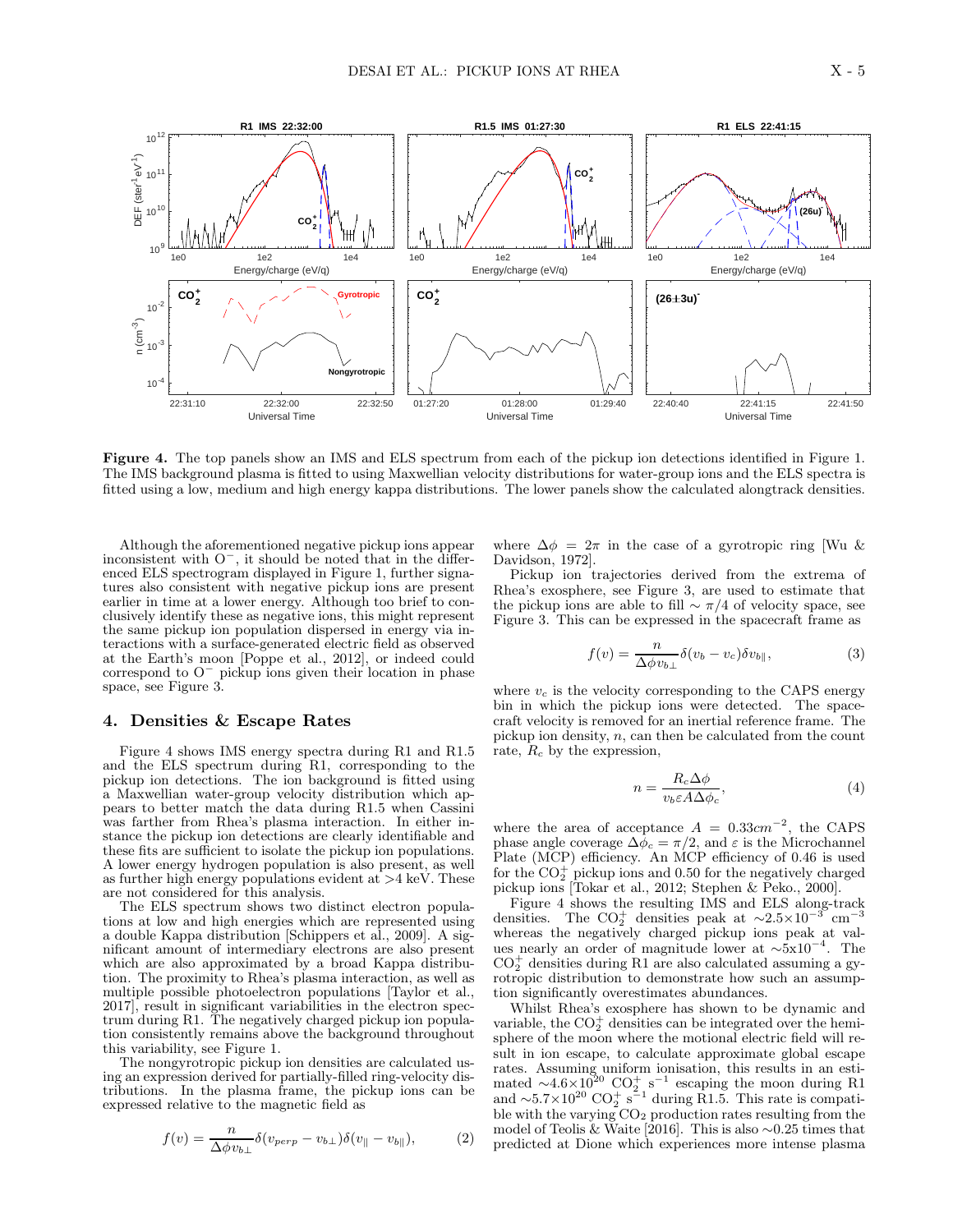bombardment due to being located deeper inside Saturn's magnetosphere [Wilson et al., 2017]. A similar calculation can be performed for the negative ions which results in an outflow rate of  $\sim 5.4 \times 10^{19} \text{ s}^{-1}$ .

It should be noted that these rates are only an estimate as studies have shown highly varying dynamical processes at Rhea's magnetospheric interaction at small or intermediate scales, and such dynamics may "destroy" or disperse the smooth paths of pick-up ions with small or moderatesized gyroradii [Roussos et al., 2012]. It is therefore not clear precisely which density should be used to represent globally averaged ion production rates.

The outflowing pickup ions will contribute to magnetospheric ion populations. Rhea's  $CO<sub>2</sub>$  exosphere may therefore provide a source of the 44 u ions, or the carbon and oxygen ions via dissociative reactions, identified at radial distances of  $\langle 20 \text{ R}_s |$  [Christon et al., 2015]. If the breakup is sufficiently fast, this may provide some explanation for the elevated  $O_2^+$  levels reported by Martens et al. [2008] at Rhea's orbit.

Further analysis of the generation of instabilities associated with nongyrotropic pickup ions, in a plasma beta regime representative of Rhea's plasma environment, is required to understand whether the magnetic signature of this mass loading might be visible.

#### 5. Summary & Conclusions

This study has analysed the composition, density and outflow rates of positively and negatively charged pickup ion distributions at Saturn's icy moon Rhea and determined the following:

• CAPS-IMS observed nongyrotropic fluxes of  $CO_2^+$ pickup ions during the R1 and R1.5 encounters with comparable alongtrack densities of  $\lesssim 2 \times 10^{-3}$  cm<sup>-3</sup> .

• The R1 CAPS-ELS detections, previously identified as deriving from the pickup of O<sup>−</sup>, are shown as consistent with a heavier species of mass 26±3u. These are consequently identified as negatively charged carbon-based compounds produced from tholin-type material on Rhea's surface.

• The negatively charged pickup ions are suggested to consist of  $\overline{CN}^-$ ,  $\overline{C_2}H^-$ ,  $\overline{C_2}^-$  or  $\overline{HCO}^-$ , resulting from the dark material observed at Rhea and throughout the icy moons of Saturn.

• The negatively charged ions were observed with alongtrack densities of  $\lesssim 5 \times 10^{-4}$  cm<sup>-3</sup>.

• Possible further negative ion signatures are also identified which could represent dispersion in energy as a result of surface charging or a further population of O<sup>−</sup> pickup ions.

This study provides context for understanding the exospheric and surface compositions and plasma interaction of Rhea as well as other icy satellites in the outer solar system. The trace constituents in Rhea's surface ice, and also at other Saturnian and Jovian icy moons, are largely unconstrained and it remains to be determined just how similar or different these ices are to each other or indeed to ices formed elsewhere in the solar system such as those within comets and further icy bodies.

Acknowledgments. RTD acknowledges STFC Studentship No.1429777. AJC and GHJ acknowledge support from the STFC consolidated grants to UCL-MSSL ST/K000977/1 and ST/N000722/1. The Cassini CAPS data used are available on the Planetary Database System (PDS) or upon reasonable request.

## References

Carlson, R. W. 1999, A Tenuous Carbon Dioxide Atmosphere on Jupiter's Moon Callisto, Science, 283, 820

- Christon, S. P., Hamilton, D. C., Plane, J. M. C., et al. 2015, Journal of Geophysical Research (Space Physics), 120, 2720
- Ciarniello, M., Capaccioni, F., Filacchione, G., et al. 2011, Hapke modeling of Rhea surface properties through Cassini-VIMS spectra, Icarus, 214, 541
- Clark, R. N., Curchin, J. M., Jaumann, R., et al. 2008, Compositional mapping of Saturns satellite Dione with Cassini VIMS and implications of dark material in the Saturn system, Icarus, 193, 372
- Coates, A. J., Crary, F. J., Lewis, G. R., et al. 2007, Discovery of heavy negative ions in Titans ionosphere, GRL, 34, L22103
- Coates, A. J., Johnstone, 1989, A. D., Wilken, B., Jockers, K., & Glassmeier, K.-H. 1989, Velocity space diffusion of pickup water group ions at Comet-Halley, JGR, 94, 9983
- Coates, A. J., Jones, G. H., Lewis, G. R., et al. 2010, Negative Ions in the Enceladus Plume, Icarus, 206, 618
- Cordiner, M. A., & Charnley, S. B. 2014, Negative ion chemistry in the coma of comet 1P-Halley, MPS, 49, 21
- Desai, R. T., Cowee, M. M., Wei, H., et al., 2017, Hybrid simulations of positive and negatively charged pickup ions and cyclotron wave generation at Europa, JGR, 122, 10.
- Desai, R. T., Coates, A. J., Wellbrock, A., et al. 2017, Carbon chain anions and the growth of complex organic molecules in Titan's ionosphere, ApJL, 844, L18
- Hall, D. T., Feldman, P. D., McGrath, M. A., & Strobel, D. F. 1998, The Far-Ultraviolet Oxygen Airglow of Europa and Ganymede, ApJL, 499, 475
- Hussmann, H., Sohl, F., & Spohn, T. 2006, Subsurface oceans and deep interiors of medium-sized outer planet satellites and large trans-neptunian objects, Icarus, 185, 258
- Inoue, M., Ions ne gatifs forme s dans le cyanoge'ne et lacide cyanhydrique, 1966, J. Chim. Phys., 63 1061-1071
- Itikawa, Y. 2009, Cross sections for electron collisions with oxygen molecules, Journal of Physical and Chemical Reference Data, 38, 1
- Johnson, R. E., & Sundqvist 1992, Electronic sputtering: from atomic physics to continuum mechanics, Physics Today, 28-36
- Johnson, R. E., Killen, R. M., Waite, J. H., Jr., & Lewis, W. S., Europa's surface composition and sputter-produced ionosphere, 1998, GRL, 25, 3257
- Khurana, K. K., Russell, C. T., & Dougherty, M. K. 2008, Magnetic portraits of Tethys and Rhea, Icarus, 193, 465
- Khurana, K. K., Fatemi, S., Lindkvist, J., et al. 2017, The role of plasma slowdown in the generation of Rheas Alfven wings, JGR, 122, 1778
- Lifshitz, Y., Kasi, S. R., Rabalais, J. W., & Eckstein, W. 1990, Subplantation model for film growth from hyperthermal species, PRB, 41, 10468
- Martens, H. R., Reisenfeld, D. B., Williams, J. D., Johnson, R. E., & Smith, H. T. 2008, Observations of molecular oxygen ions in Saturn's inner magnetosphere, GRL, 35, L20103
- Mary, et al. 2008, Absolute cross sections for dissociative electron attachment to acetylene and diacetylene, Phys. Rev. A, 77, 040701
- McCord, T. B., Hansen, G. B., Clark, R. N., et al. 1998, Non-water-ice constituents in the surface material of the icy Galilean satellites from the Galileo near-infrared mapping spectrometer investigation, JGR, 103, 8603
- Meeks, Z., Simon, S., & Kabanovic, S. 2016, A comprehensive analysis of ion cyclotron waves in the equatorial magentsphere of Saturn, PSS, 129, 47
- Mumma, M. J., & Charnley, S. B. 2011, The Chemical Composition of Comets - Emerging Taxonomies and Natal Heritage, ARAA., 49, 471
- Nordheim, T. A., Jones, G. H., Roussos, E., et al. Detection of a strongly negative surface potential at Saturn's moon Hyperion, 2014, GRL, 41, 7011
- Poppe, A. R., Samad, R., Halekas, J. S., et al. 2012, ARTEMIS observations of lunar pick-up ions in the terrestrial magnetotail lobes, GRL, 39, L17104
- Russell, C. T., Leisner, J. S., Arridge, C. S., Dougherty, M. K., & Blanco-Cano, X. 2006, Nature of magnetic fluctuations in Saturn's middle magnetosphere, JGR, 111, A12205